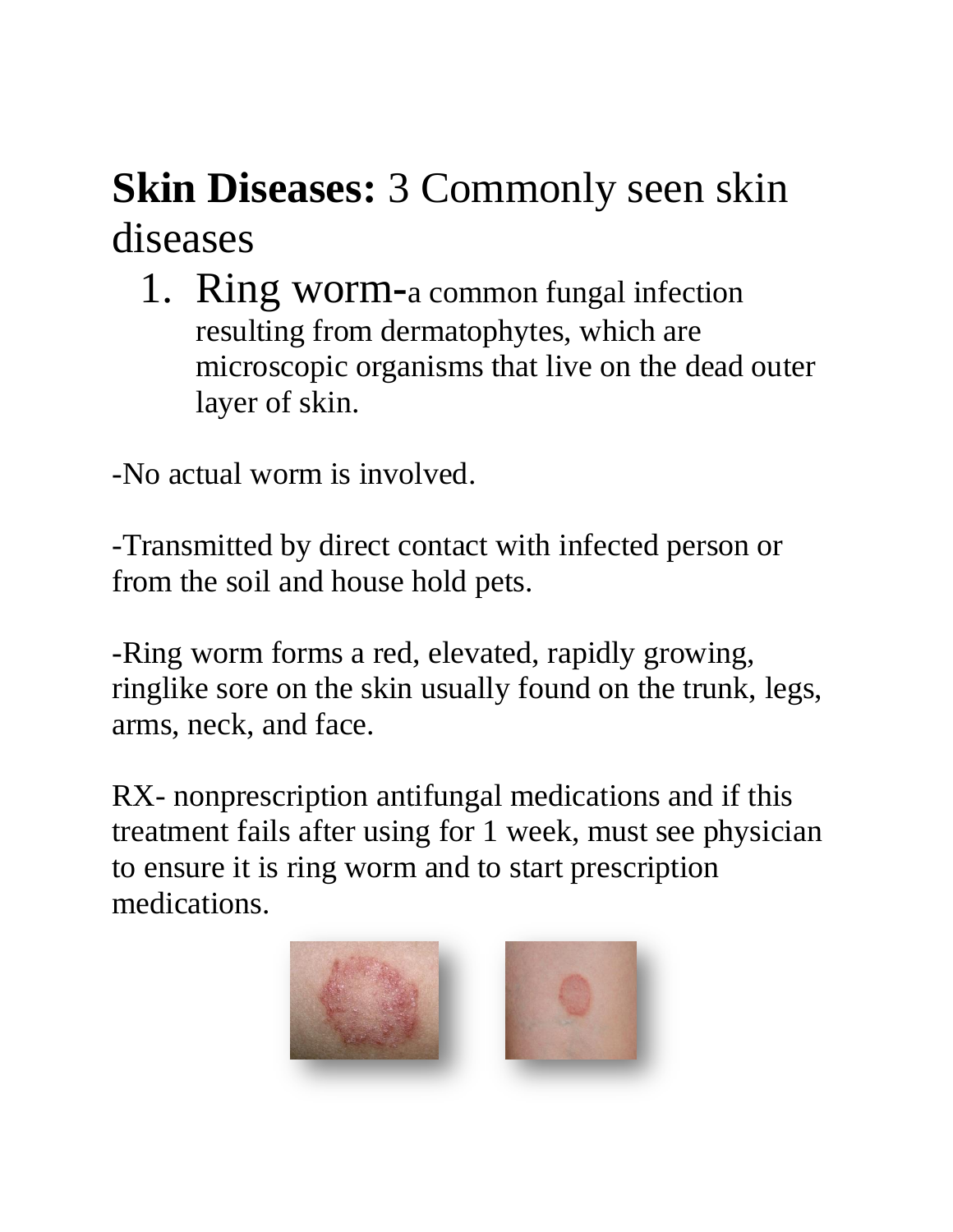2. Impetigo- a highly contagious skin condition caused by two bacteria - streptococcus pyogenes and staphylococcus aureus and occurs when certain types of bacteria infect the skin

-Transmitted by skin-to-skin contact with an individual who has impetigo, touching things an individual with impetigo has had contact with such as towels, bedding, and toys, injury to the skin, insect bites, or animal bites.

-Symptoms include: red sores that pop easily and leave a yellow crust, fluid-filled blisters, itchy rash, skin lesions, or swollen lymph nodes.

-RX-must seek medical attention to correctly diagnose and once diagnosed, treatment depends on the severity of the symptoms as well as the type of bacteria. Cleanse skin several times/day; a topical and/or oral antibiotic may be prescribed.